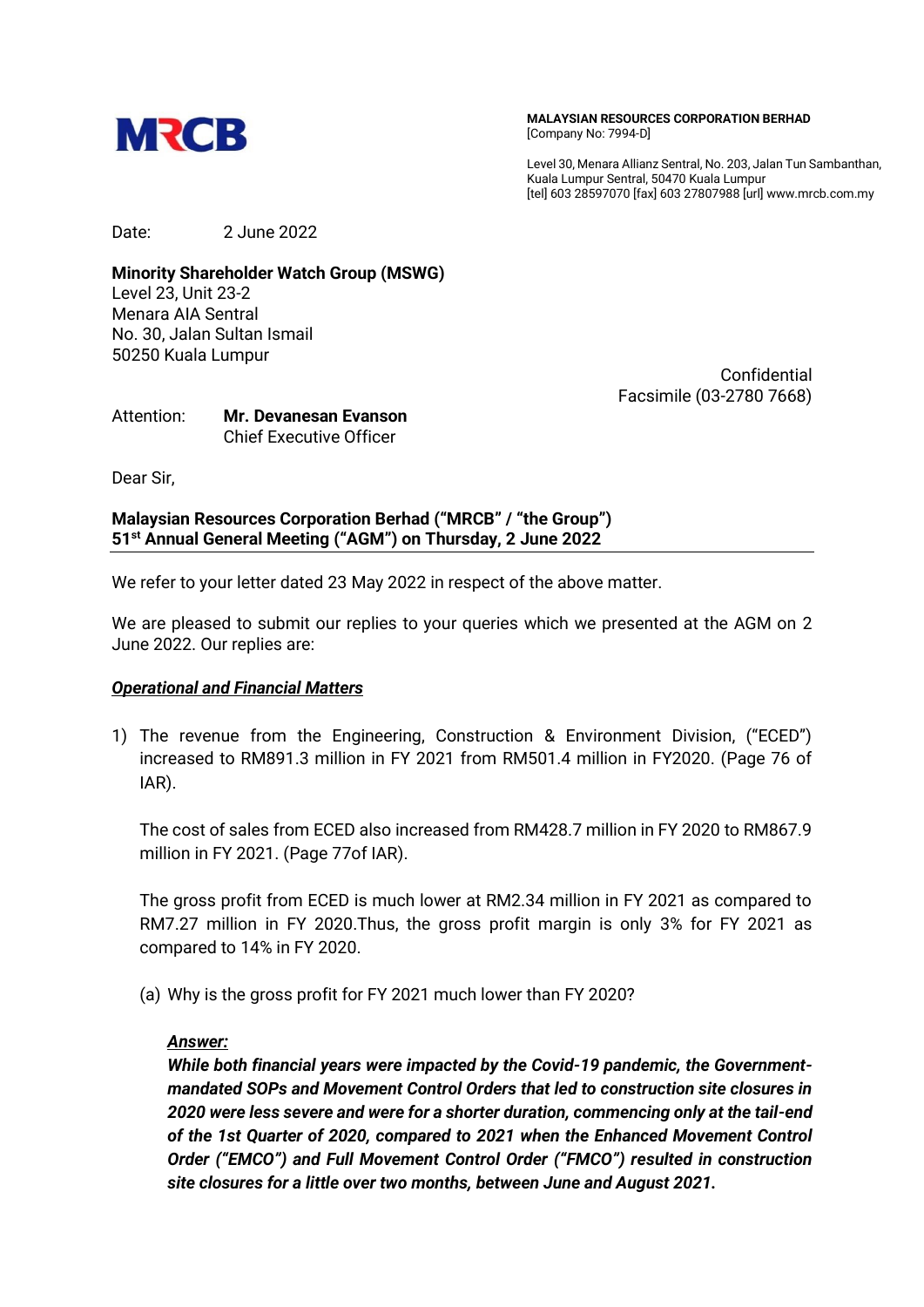*The easing of these restrictions was only introduced in late 2021. However, when the Group was finally able to resume construction work under the permissible SOPs and other guidelines issued by the Government and regulatory authority, productivity rates remained very low due to caps placed on the percentage of workforce allowed at sites at any given time, restrictions on the type of works that could be carried out, as well as significant disruptions in the construction supply chain which led to a shortage of workers and essential building materials. All of the above led to high idling costs and lower revenue and profit recognition as a direct result of lower construction progress, and consequently a depletion in gross profit margins.*

(b) What are the major components of cost of sales that recorded substantial increases in FY 2021?

#### *Answer:*

*On 13 October 2021, we acquired the remaining 50% of the equity interest in the LRT3 project company, Setia Utama LRT 3 Sdn Bhd ("SULSB"), formerly known as MRCB George Kent Sdn Bhd. With the completion of the acquisition, SULSB became an indirect wholly-owned subsidiary of the Company. This consolidation contributed 68% of the cost of sales.*

*The LRT3 project is a 37 km light rail transit line from Bandar Utama to Klang that will feature 20 stations, five provisional stations and two integrated stations. The infrastructure project has a contract value worth RM11.4 billion, and as at 31 December 2021, reached 67% physical construction completion and 58% financial progress.*

(c) What are the measures taken by the Group to reduce the high expenses mentioned in (b) above?

#### *Answer:*

*The high expense mentioned above in (b) were primarily driven by the consolidation of SULSB and the LRT3 project in late FY2021, which accounted for more than half of the cost of sales. We do expect some level of improvement to be recorded in 2022, as operations normalise more in this endemic phase, reducing the idling costs and other increased costs and cost inefficiencies resulting of the restrictions and mandated SOPs.*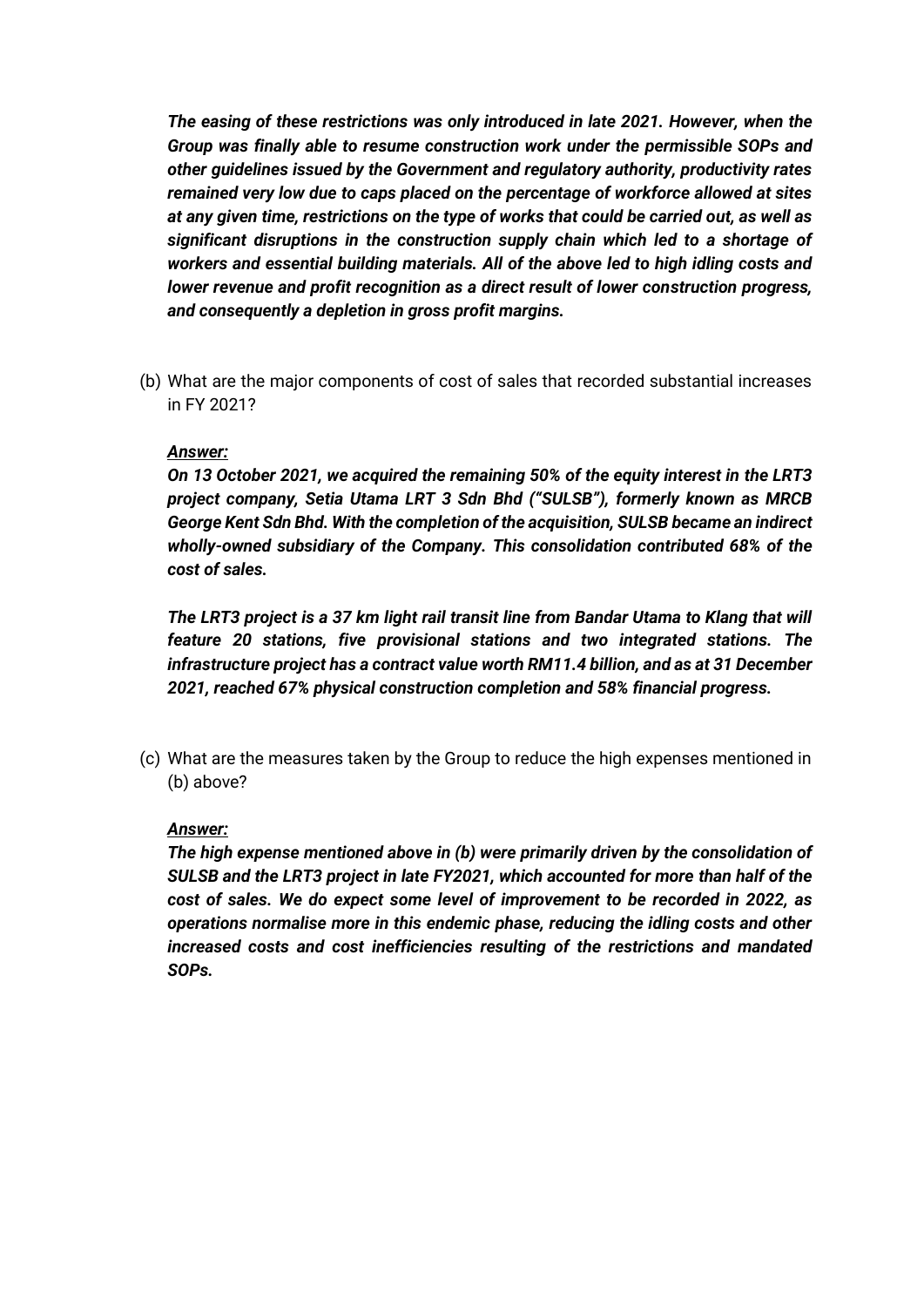- 2) The Group has earmarked waste-to-energy as a priority area to venture into. The technology of the waste-to-energy is sourced from Europe as it is suitable for the higher moisture content in Malaysia's household waste and the project has been approved by the Malaysian Government. (Page 26 of the IAR)
	- (a) What is the expected CAPEX for the waste-to-energy project?

## *Answer:*

*MRCB is still currently finalising a waste-to-energy agreement with the Government. However, based on the tender submitted to the Government, CAPEX including financing costs during construction will be approximately RM1 billion.*

(b) What is the contract period of the waste-to-energy project with the Government?

## *Answer:*

*Based on the tender submitted to the Government, the contract period is 25 years excluding the construction period.*

(c) What is the payback period for the project?

## *Answer:*

*The payback period is dependent on the terms of the final agreement and can only be determined after it has been signed, but we estimate that it is likely to be in excess of 10 years, excluding the construction period.*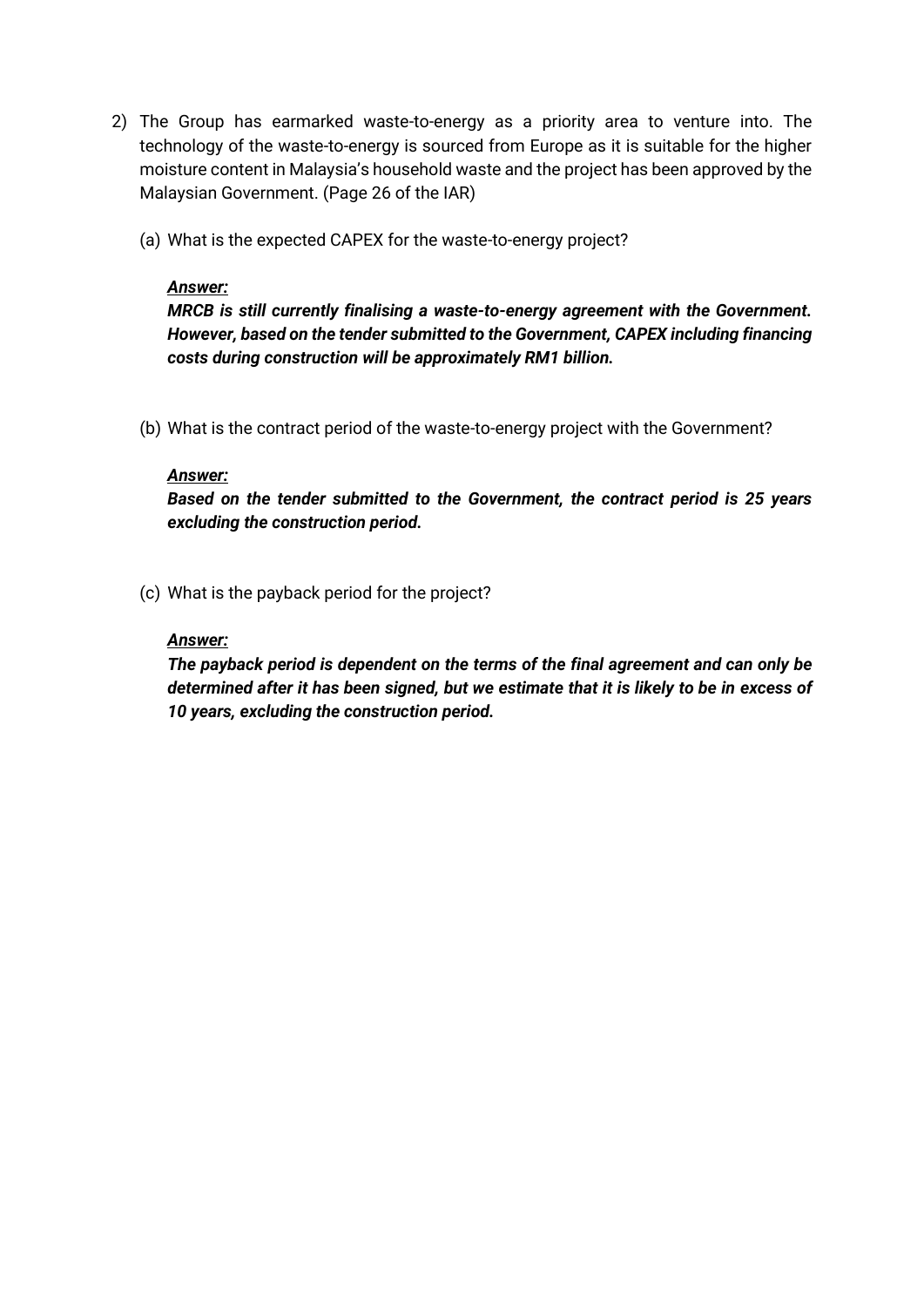- 3) The Group has identified sites to pursue aged-care solutions initiative and it will continue to work towards developing partnerships to materialise this strategy. (Page 34 of AR)
	- (a) Where are the sites for the aged-care solutions?

## *Answer:*

*The Group has identified and is studying a site in Petaling Jaya, Selangor.*

(b) Please name the partners identified by the Group for the aged-care solutions?

## *Answer:*

*The Group is actively studying business models and evaluating foreign partners at present.*

(c) When will the Group start the aged-care solutions business?

# *Answer:*

*The relevant research and groundwork towards pursuing the aged-care solutions business has been actively on-going, and key initiatives are currently being refined. However, we expect to see the first development of our aged-care solutions initiative to be launched as soon as a business model and operating partner is identified.* 

- 4) The Company has acquired 683.32 acres of land in Simpang Pulai, Perak to develop an industrial/logistics park (Page 17 of IAR).
	- (a) How is the market demand for the industrial/logistics park in Perak?

## *Answer:*

*Demand for logistics solutions is on the rise in the Asia Pacific region, with an estimated 70% increase in enquiries on logistics investments so far in 2022. The trend is also seen in Malaysia where total revenue from the rapidly growing e-commerce segment is expected to reach approximately RM45.81 billion in 2025, and will drive demand for more logistics and warehousing space.*

*Perak is one of the states under the Northern Corridor Economic Region ("ECER"), which was identified under the Ninth Malaysia Plan for the promotion of balanced and equitable national economic development. The State has a strong industrial foundation, and in the past has relied heavily on manufacturing as its economic driver. In efforts to diversify its industrial portfolio, the Government has also identified logistics and transport equipment as new economic drivers for the State, and earmarked Ipoh as a key location within this segment. In 2021, Perak recorded a 50% increase in industrial transactions to RM420 million from RM281 million in 2019. It is anticipated that the*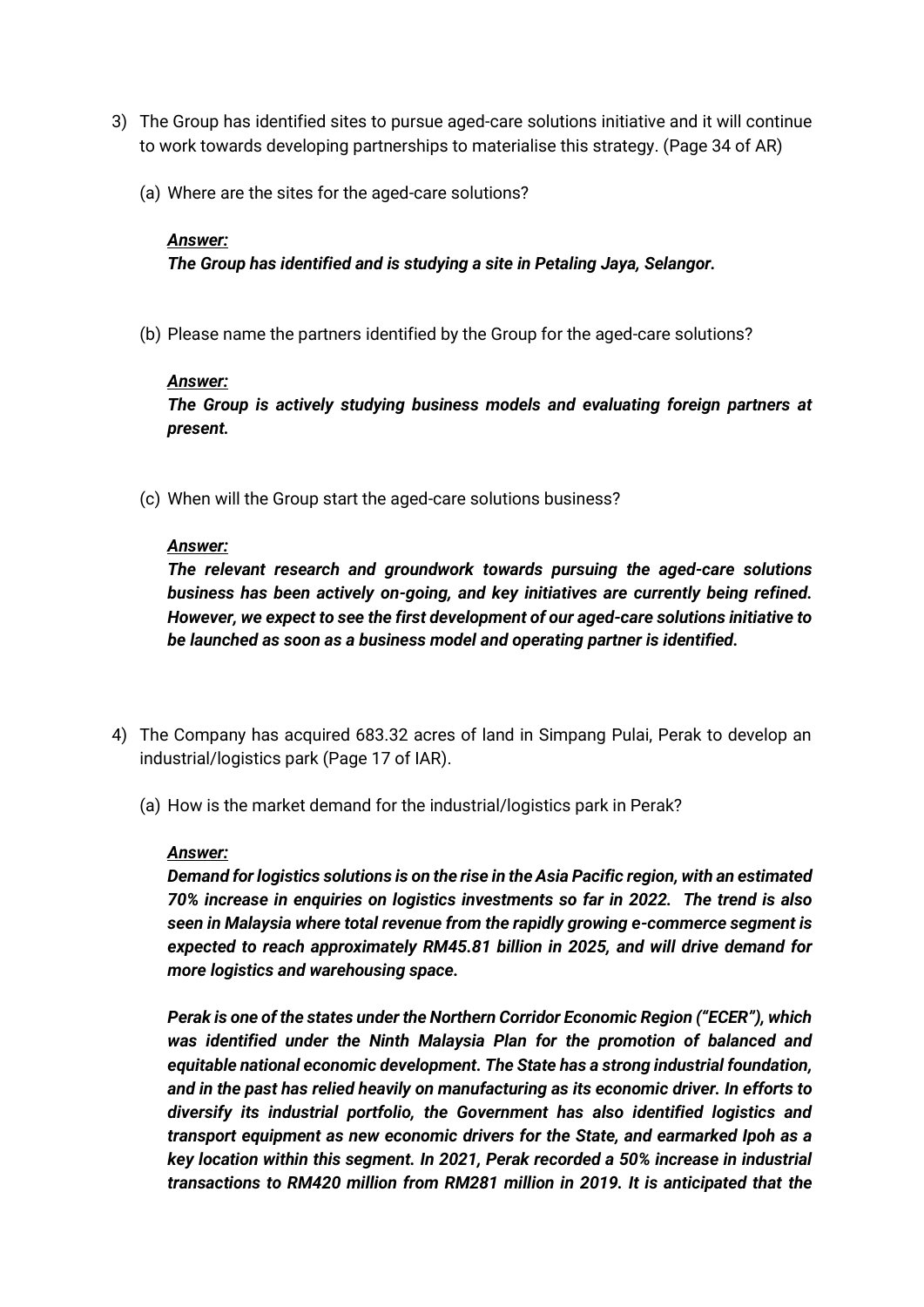*growth in online shopping will create further demand for logistic hubs, with Perak to benefit from this activity. We are currently working closely with the Malaysian Investment Development Authority ("MIDA") on these initiatives.*

(b) Please name the industrial/logistic parks that are located in Simpang Pulai or Perak in general.

# *Answer:*

*To date there are no bespoke integrated logistics parks that provide a full-suite of services in Perak that meet sustainability requirements that are increasingly in demand and a standard pre-requisite of multinational companies today. Most of the existing industrial parks are owned by the State and are old with insufficient infrastructure. MRCB plans to develop the Ipoh Raya Integrated Park in Simpang Pulai, which is in a large and strategic location with direct access to the North-South Expressway, and only 14 km away from the city of Ipoh.*

(c) When does the Company expect to launch the industrial/logistics park in Simpang Pulai?

## *Answer:*

*MRCB has developed a comprehensive master plan for the Simpang Pulai land, and due to its size, the development has been divided into several phases. Phase 1, which is the development of a logistics hub, will be launched in 2022.* 

- 5) A wholly owned subsidiary of MRCB Australia Holding has acquired approximately 0.766 acres or 33,368 sq ft land for a purchase price of AUD\$17,000,000.00 plus GST. (Page 187 of IAR).
	- (a) What is the Gross Development Value (GDV) of the land?

## *Answer:*

*The land has a GDV of AUD\$ 296 million, or approximately RM 900 million.*

(b) What is the master plan for the land?

## *Answer:*

*The site is located within the Light Rail Urban Renewal Area at 26 Vista Street, Surfers Paradise, Gold Coast, Australia, and is within very close proximity to Northcliffe Station. The development will feature a 51-storey high-rise residential tower with 280 apartments, ranging from one-bedroom apartments to four-bedroom apartments, and*